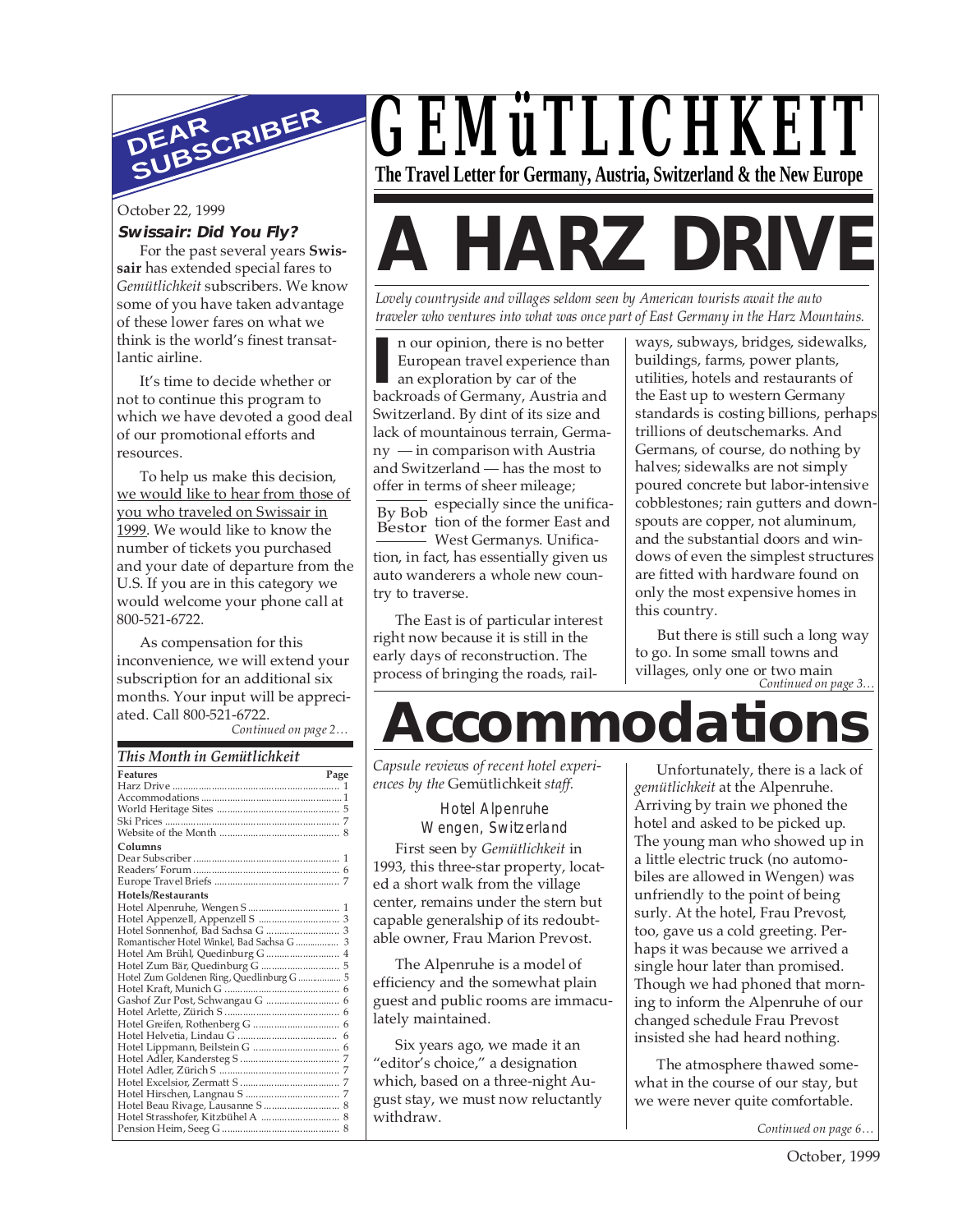#### *DEAR SUBSCRIBER Continued from page 1*

#### **Be Careful Out There**

Here's something to think about. In our town, Ashland, Oregon, there is a company which acts as a rental agent for European homes and apartments. It advertises in travel publications and is listed on a number of prominent travel Web sites.

A few months ago the company, **Europa-Let**, closed its doors amid a flurry of local publicity. Its owner is under investigation for defrauding customers. Local authorities and the FBI believe that instead of forwarding customers' rental payments to the properties the company represents, Europa Let's owner used the money for her own purposes.

So far, this is only an investigation, there have been no arrests. But the business is closed and local newspapers quote customers who paid advance rental fees only to find no reservations upon arrival in Europe. The amount involved is expected to exceed \$350,000.

Those who paid by credit card, though seriously inconvenienced, are almost sure to get their money back. Those who paid by check can probably kiss their dollars good-bye.

The message is simple: when it comes to travel, pay nothing in advance by check or cash.

## **Let's See Those Bunkers**

Last month we ran a short side-

bar piece on places in Munich frequented by Adolph Hitler. Like a lot of very bad eggs there is a fascination about Hitler that lives on (Charles Manson, we read, is the subject of admiring Web sites). Just last year, for example, another book about him — *Explaining Hitler: The Search for the Origins of His Evil,* by Ron Rosenbaum — was published.

Interest in Hitler is just one element in a 55-year struggle Germans have had in coming to terms with their country's Nazi past. It simply won't go away. Whether it should or not is a point I am not now prepared to argue. However — and in no way do I suggest this should be at all considered in its decision the way in which Germany deals with these issues affects tourists as well as its citizens. A case in point is the current controversy over what to do with Hitler's bunker. The location has been known for many years, but construction workers looking for undetonated bombs just south of the Brandenburg Gate recently uncovered its concrete remnants.

Reluctant to turn war-related sites into tourist attractions — and perhaps rallying points for fascists and the country's tiny Neo-Nazis minority — city officials immediately announced the bunker would be covered over by a new street. This is the way most Nazi-identified places and artifacts have been handled. Last year, the bunker used by Nazi propaganda chief, Joseph Goebbels, was

discovered but immediately reburied.

Of Germany's few reminders of the war, most seem to be in Berlin a city which, by the way, never voted for Hitler. There, a stunning Holocaust Museum has recently been built; the Topography of Terror, where the Gestapo and SS did their grisly business, has been identified and preserved; the Anhalter Bahnhof is posted with signs identifying it as a place where thousands were herded onto trains bound for concentration camps, and the Wannsee house, where the "final solution" was plotted, can now be visited.

In the rest of the country, a traveler sees scant evidence of the war. In Berchtesgaden, for a few marks you can descend a ladder to clammy, grimy underground tunnels that once connected the vacation homes of high Nazi officials; but the whole thing is privately owned and has the aura of a circus sideshow. The grounds of Luitpoldhain Park, in southeast Nürnberg, where tens of thousands gathered for Nazi rallies, *Continued on page 8…*

#### **Notes for Readers**

• Foreign currency prices are converted to U.S. dollars at the exchange rate in effect at the time of publication.

• Hotel prices listed are for one night. Discounts are often available for longer stays.

• All hotel prices include breakfast unless otherwise noted.

• Local European telephone area codes carry the "0" required for in-country dialing. To phone establishments from outside the country, such as from the USA, do not dial the first "0".

| Vol. 13, No. 10 $GEM\ddot{u}TLICHKEIT$                                                                                                                                                                                                                                                                                                                                                                                                                                                                                                                                               | <b>HOTEL RESTAURANT RATING KEY</b>                                                                                        |                                                                  |                                                                                                                                                                                                                   |                                                                              |
|--------------------------------------------------------------------------------------------------------------------------------------------------------------------------------------------------------------------------------------------------------------------------------------------------------------------------------------------------------------------------------------------------------------------------------------------------------------------------------------------------------------------------------------------------------------------------------------|---------------------------------------------------------------------------------------------------------------------------|------------------------------------------------------------------|-------------------------------------------------------------------------------------------------------------------------------------------------------------------------------------------------------------------|------------------------------------------------------------------------------|
| October, 1999<br>The Travel Letter for Germany, Austria, Switzerland & the New Europe                                                                                                                                                                                                                                                                                                                                                                                                                                                                                                | <b>Rating Scale</b><br>Excellent                                                                                          | Scale<br>$16 - 20$                                               | <b>Restaurant Criteria</b><br>Food                                                                                                                                                                                | 65%                                                                          |
| Robert H. & Elizabeth S. Bestor<br>Publishers:<br>Editor:<br>Robert H. Bestor<br>Contributors:<br>C. Fischer, R. Holliday,<br>Nikki Goth Itoi, Nick Selby                                                                                                                                                                                                                                                                                                                                                                                                                            | Above Average<br>Average<br>Adequate<br>Unacceptable                                                                      | 12 <sup>2</sup><br>- 15<br>$8 - 11$<br>4 - 7<br>3<br>0<br>$\sim$ | <b>Service</b><br>Atmosphere                                                                                                                                                                                      | 20%<br>15%                                                                   |
| Paul T. Merschdorf<br>Web Master:<br><b>Consulting Editor:</b><br>Thomas P. Bestor<br><b>Subscription Dept:</b><br>Andy Bestor, K. Steffans<br>Gemütlichkeit (ISSN 10431756) is published monthly by UpCountry Publish-<br>ing, 288 Ridge Road, Ashland OR 97520. TOLL FREE: 1-800/521-6722 or 541/<br>488-8462, fax: 541/488-8468, e-mail gemut@mind.net. Web site:<br>www.gemut.com. Subscriptions are \$67 per year for 12 issues. While every<br>effort is made to provide correct information in this publication, the publishers<br>can make no guarantees regarding accuracy. | <b>Hotel Rating Criteria</b><br>People/Service<br>Location/Setting<br>Guestrooms<br>Public rooms<br>Facilities/Restaurant | 30%<br>15%<br>30%<br>5%<br>20%                                   | <b>Value Rating</b><br><b>Outstanding Value</b><br>Very Good Value<br>Average Value<br>Below Average Value<br>A Rip-Off<br>Special @ Designation<br>By virtue of location, decor, charm, warmth of management, or | <b>Scale</b><br>$17 - 20$<br>12<br>- 16<br>- 11<br>9<br>$5 - 8$<br>0<br>$-4$ |
| <b>POSTMASTER: SEND ADDRESS CHANGES TO:</b><br>Gemütlichkeit, 288 Ridge Road., Ashland OR 97520                                                                                                                                                                                                                                                                                                                                                                                                                                                                                      |                                                                                                                           |                                                                  | combination thereof, an especially pleasant establishment.                                                                                                                                                        |                                                                              |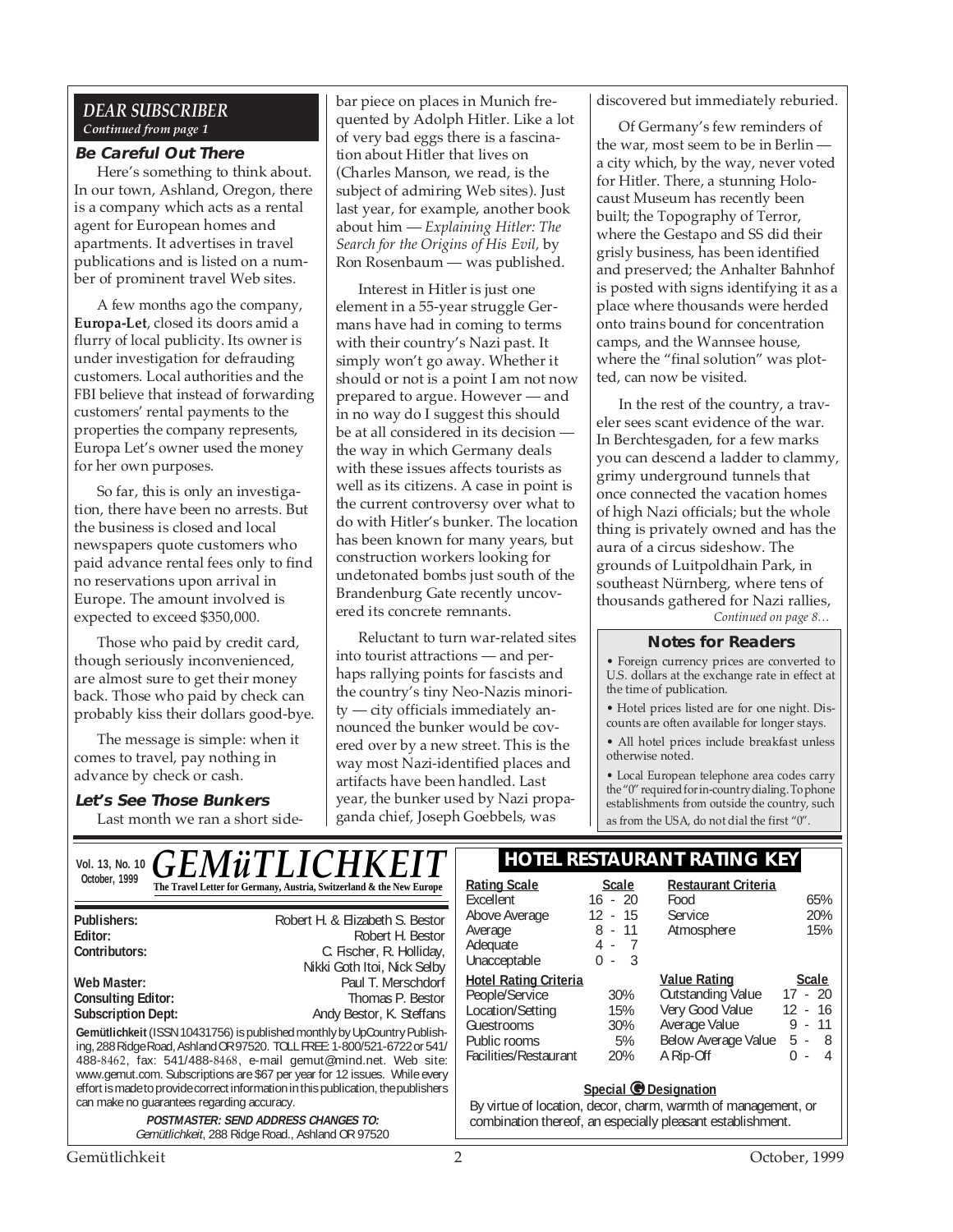# *Continued from page 1*

streets are paved. The auto traveler sees abandoned factories, farms and houses everywhere. Horses are still used to pull wagons and farm implements. Most of the older homes and commercial buildings still in use are clean but shabby. On the other hand, new sidewalks, new construction, restored buildings, spruced-up town centers, freshly-paved roads, and capitalism are slowly but surely taking over the landscape.

A leisurely drive through this part of Germany makes one understand the enormity of the undertaking. Most roads still await resurfacing. The worst have been repaired, but many miles of bumpy though serviceable tracks remain. To our unpracticed eye, even the farmland seems different; less meticulous, less organized than in the west, and large parcels lie uncultivated. Of course, there are no more east-west borders; but you'll know immediately when you've left the former West Germany. The road immediately changes; it narrows, has no center line and becomes rougher.

One scenic and interesting route through the eastern countryside begins in the Harz Mountain resort of Bad Sachsa and ends in Quedlinberg, a medieval treasure buried for almost 50 years under communism.

At both ends of the drive we found outstanding, moderatelypriced hotels. The two we chose were booked the day before our arrival.

For auto travelers in Germany we recommend the German Auto Club's (ADAC) *Maxi-Atlas*. Its scale is a minutely-detailed 1:150,000 and its legend notes particularly scenic roads plus towns and sights of special interest. It also has symbols that identify gas stations, restaurants and overnight accommodations along Autobahns. Of course, individual maps, notably the applicable *ADAC Karte* and *Die Generalkarte* maps, will work as well.

#### *BACKROADS* **Bad Sachsa Info**

**Population:** 10,000

**Altitude:** 1181 feet

**Bad Sachsa Tourist Office**: Kurbetrieb, Am Kurpark 6, Bad Sachsa D-37441, tel. +49/05523/300 90, fax 300 949

> $/171$  miles  $/81$  miles  $/62$  miles 39 miles 59 miles

#### **Distance From:**

| Berlin       | 273 km          |
|--------------|-----------------|
| Hannover     | 129 km          |
| Erfurt       | 100 km          |
| Göttingen    | $62 \text{ km}$ |
| Braunschweig | 95 km/          |

#### **Quedlinburg Info**

**Population:** 26,000

**Altitude:** 400 feet

**Quedlinburg Tourist Office**: Markt 2, Quedlinburg D-06484, tel. +49/ 03946/77 3000, fax 773016

**Distance From:**

| Berlin    | 208 km/130 miles                    |
|-----------|-------------------------------------|
| Magdeburg | $56 \text{ km} / 35 \text{ miles}$  |
| Erfurt    | $133 \text{ km} / 83 \text{ miles}$ |

# Bad Sachsa

One doesn't go to Bad Sachsa, at the southern edge of the Harz Mountains, for glorious churches, splendid buildings, the night life or the fine restaurants. It is a health resort patronized by a mostly over-60 clientele. There is a pretty lake, a placid Kurpark and plenty of places to walk. Auto travelers can also make daytrips into the former East German countryside or explore such Harz sights as the Bode Gorge, the Rosstrappe and towns like Wernigerode, Schierke and Braunlage.

Hotel Sonnenhof



Though Bad Sachsa for 50-plus years a West German town with East Germany close on two sides — is pretty much a yawn, it is worth visiting if only to spend a couple of quiet nights in its wonderful Hotel Sonnenhof. We've seldom had a hotel room that offered so much at such a reasonable price. CHOICE

In a neighborhood of fine homes, the Sonnenhof seems more private residence than hotel. But those who shy away from the chatty, bed & breakfast-style togetherness that

often pervades *zimmer frei* accommodations needn't worry; there is no more invasion of privacy at the Sonnenhof than at an airport Hilton. (Less actually, considering how housekeepers at such hotels seem to barge in and out of guest rooms at all hours.) Nonetheless, the welcome is exceptionally warm. In fact, the young woman who greeted us at reception and showed us to room Number 3 acted as though our arrival was the best thing that had happened to her all day.

And what an exceptional room it was, almost a suite: huge, brightly lit, with an oversized, curving sectional couch, perfect for stretching out on with a book or to watch BBC-TV (Channel 17) or listen to the Philips stereo system (tune to one of a dozen or so preset radio stations or bring your own tapes and CDs). The spacious, sparkling, halogen-lit bathroom had a roomy shower stall and a separate toilet room, always a welcome feature.

The back wall is virtually all glass and opens to a large, tiled terrace with a view of lawn and trees. We paid 178 DM (\$98).

Regrettably, the hotel has no restaurant (your best bet is the **Hotel Romantischer Winkel**) but bountiful buffet breakfasts are served in a clubby room with well-spaced tables, circular, recessed ceiling lights, rich wood-trimmed furniture, and paneled wainscoting.

The Sonnenhof has a great feel and a warm, relaxed atmosphere. You'll be very much at home with Manfred and Lutz Rockendorf, even if you're there for only a night or two. Like most European resort hotels, the Sonnenhof is designed for longer stays.

*Continued on page 4…* **Contact:** Hotel Sonnenhof, Glaseberg 20a, D-37441, Bad Sachsa, tel. +49/05523/94 37-0, fax 94 37 50. Proprietor: Familie Rockendorf. **Daily Rates:** Singles 82 to 130 DM (\$45-\$71), doubles/junior suites 124 to 220 DM (\$68-\$121). **Rating:** QUALITY 17/20, VALUE 18/20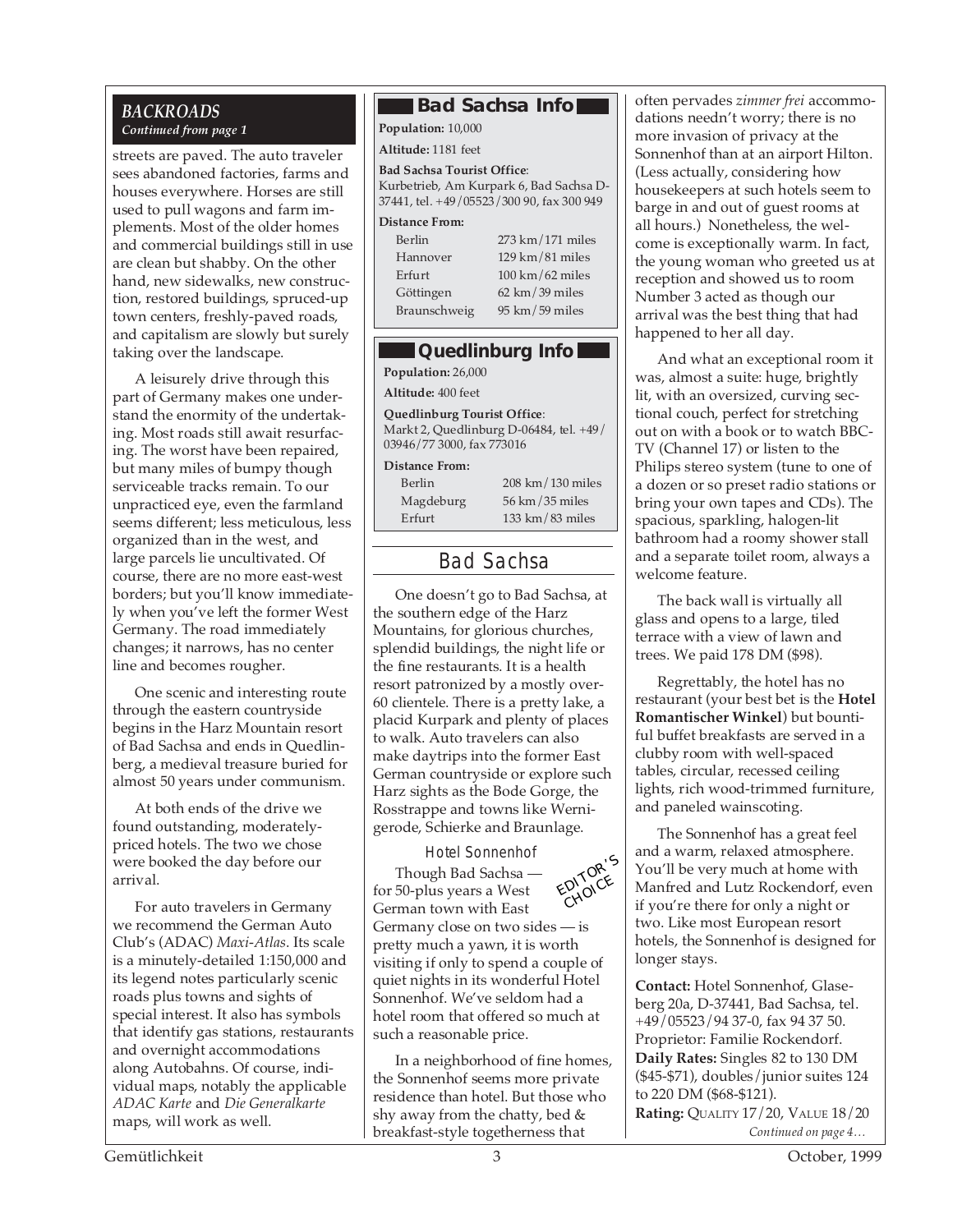#### *BACKROADS Continued from page 3*

### The Drive

As good as the *ADAC Maxi-Atlas* is, you're bound to get confused at times and take a wrong turn or two. But as long as you maintain the progression of towns described below you'll be following our route. Even if you get sidetracked, just remember, when it comes to Germany's backroads there is always more than one way to get from point A to point B — and yours is as good or better than anybody's.

Our route begins in an eastsoutheast direction along the southern boundary of the Harz and then turns sharply north through the fields and forest of the Eastern Harz.

From Bad Sachsa, go east following the Walkenried and Braunlage signs. Do not, however, go to Braunlage; instead go through Walkenried, Ellrich, and Niedersachswerfen. At this point follow signs to Harzgerode.

About 25 kilometers from Bad Sachsa, stop for a few minutes in **Neustadt** to see the historic center of this walled town. Another approximately 12 kilometers beyond, at Rottleberode, turn north toward **Stolberg**, a town noted for its halftimbered buildings.

Entering the town, you'll note how close the houses on your right are to the narrow road. Go through the old stone tower and enter the *Platz* surrounded by half-timbered houses. Here you may want to park for a while and investigate the town. When you're ready to leave, follow the signs to Hassselfeld and Breitenstein.

Just outside of Friedrichshöhe, at Road 242, go east. Then, at Güntersberge, head north toward Barenrode (also signs to Thale) where you'll turn left again. The part of the drive between Allrode and **Treseburg** is quite beautiful and the latter is another interesting town where you may wish to stop for a snack and

#### short walk.

Continue through Treseburg toward Wienrode, but shortly you'll bear right toward Thale. The road from Allrode to just outside Thale is very narrow, with no center line, and gently winds through tall stands of trees. (In June, the opposite lane was closed due to construction and it's possible you may have to detour from Allrode to Stiege and then back to Friedrichshöhe.)

From Thale, follow the signs to Quedlinburg. Just across the bridge into town, turn left. Our recommended hotel, the Am Brühl, is on your left.

## **Quedlinburg**

This town is unification reconstruction in microcosm. Very old but beautifully restored *Faschwerkhäuser* (half-timbered buildings) stand alongside equally ancient but still dilapidated structures that look ready for the bulldozer. One marvels at the craftsmanship, energy, patience and, of course,

Bad Sachsa

money, which is required to resuscitate just one of these edifices. Fortunately for Quedlinburg, in 1994 it was placed on UNESCO's World Heritage List (for complete German list see box on page 5), which means it receives special funding to aid the comeback.

Walkenried

The town is good for at least a day's exploration and, though it may be less user friendly — uneven cobblestones, for example — than its more visited Medieval western counterparts, it seems a bit more authentic. Your first destination will likely be the castle and the **Church of St. Servace** which loom over the town. There you may want to visit the **Castle Museum** and see the church's main attractions; its **crypt** and its **treasury**.

Next, spend an hour or two meandering the narrow streets and alleys around the Markt Platz, stopping at galleries, looking at shop windows and, best of all, comparing the restored buildings with those under restoration and those still waiting their turn.

#### Hotel Am Brühl

Restoration is everywhere in Quedlinburg and the Am Brühl is a good example. The ivy-covered buildings of two former farms have been turned into a hotel of great charm.

Arriving guests enter a front



#### courtyard

through a gated driveway. Inside, the hotel's public rooms have a wide-open feel and feature terracotta floors scattered with Oriental rugs. Tall Palladian arched windows are set in thick stone walls and exposed rough support timbers provide an interesting contrast with the modern lighting and furnishings.

Our room, Number 163, was on the first floor (our second) and its two windows overlooked the entry courtyard. Here Am Brühl's decorators and designers could have done a better job. We yearned just a little for our lodgings of the previous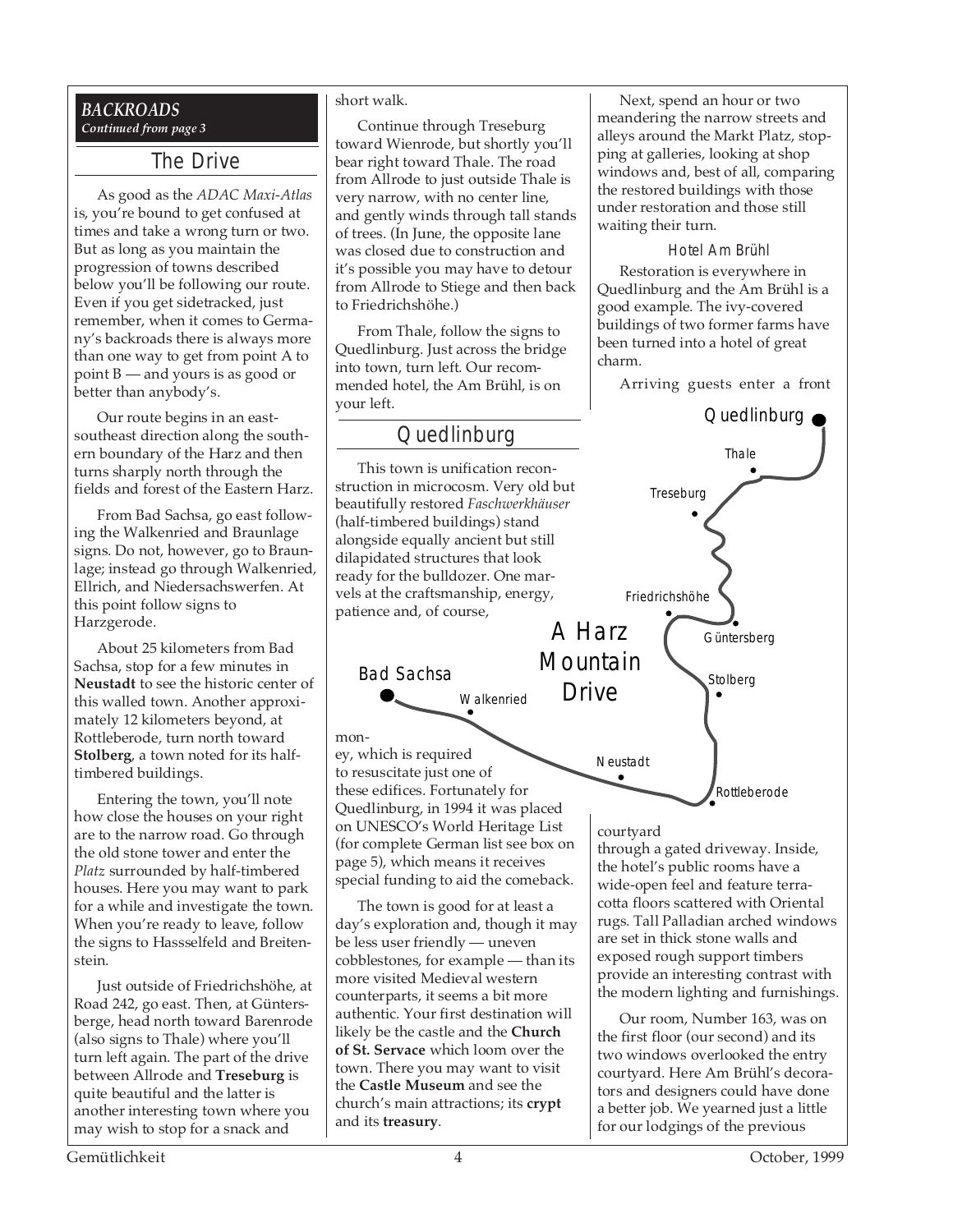night at the Sonnenhof in Bad Sachsa. Though rather large, the room was furnished as if it were one of those airport hotel cubbyholes. The bed against one wall took up only about a quarter of the floor area, making plenty of room for a small sofa and two comfortable chairs. But except for a couple of upright chairs and a small lamp table, the remaining space was unoccupied. Bedside lamps were cute but didn't supply much light. And, where our sense of the Sonnenhof was one of warmth and familiarity, our Am Brühl room was more impersonal and commercial. Even so, the 195 DM (\$108) one-night charge was good value for a hotel of this caliber.

Across the inner courtyard, in the half-timbered old stable, one huge room with a high brick and beamed ceiling with barrel roll vaults has become the hotel's restaurant. Its floor is square, polished terracotta pavers, wooden tables and chairs are substantial, and the white stucco walls are decorated with good art and antiques. It is a fine room to be in, though a little noisy.

The food was slightly above average. An appetizer of *Rauchforellenfilet mit Lachs Kaviar Sahne Metterich* (smoked trout and salmon caviar with creamy horseradish) was 15.5 DM (\$9) and not quite so glorious as it sounds. Sauteed *Kalbsleber* (calves liver) is seldom disappointing in Germany and at 27 DM (\$15) was the best dish of the evening. Another reliable, *Geschnetzeltes* (sauteed chopped veal in a cream sauce), 26 DM (\$14) and served with Spätzle and salad, was not memorable. A bottle of very good Rioja set us back 42.5 DM (\$24).

Following a shared dessert of vanilla ice cream and heated chocolate sauce (8.5 DM/\$5), our friendly waitress brought us shots of *Harzgeist*, a local Schnapps, on the house. Without beverages, the

#### **Germany's World Heritage Sites**

*U*NESCO's World Heritage Committee publishes a list of "cultural and natural properties, considered to be of outstanding universal value."

One of the main responsibilities of the committee is to "provide technical cooperation under the World Heritage Fund for the safeguarding of World Heritage properties to States Parties whose resources are insufficient."

**• 1978 Aachen Cathedral**

**• 1981 Speyer Cathedral**

**• 1981 Würzburg Residence, Court Gardens and Residence Square**

**• 1983 Pilgrimage Church of Wies**

**• 1984 The Castles of Augustusburg and Falkenlust at Brühl**

**• 1985 St. Mary's Cathedral and St. Michael's Church at Hildesheim**

**• 1986 Roman Monuments, Cathedral and Liebfrauen-Church in Trier**

**• 1987 Hanseatic City of Lübeck**

**• 1990 Palaces and Parks of Potsdam and Berlin**

**• 1991 Abbey and Altenmünster of Lorsch**

**• 1992 Mines of Rammelsberg and Historic Town of Goslar**

**• 1993 Town of Bamberg**

**• 1993 Maulbronn Monastery Complex**

**• 1994 Collegiate Church, Castle, and old Town of Quedlinburg**

**• 1994 Völklingen Ironworks**

**• 1995 Messel Pit Fossil site**

**• 1996 Cologne Cathedral**

**• 1996 Bauhaus and its sites in Weimar and Dessau**

**• 1996 Luther Memorials in Eisleben and Wittenberg**

**• 1998 Classical Weimar**

dinner for two was 77 DM (\$43).

We would go back to the Am Brühl without hesitation, though better use of guestroom space and more intelligent furnishings would move this hotel from an "above average" to an "excellent" rating.

**Contact:** Hotel Am Brühl, Billungstrasse 11, D-06484, Quedlinburg,

tel. +49/03946/96180, fax 961 8246. Proprietor: Ursula Schmidt.

**Daily Rates:** Singles 135 to 175 DM (\$75-\$97), doubles 180 to 195 DM (\$100-\$108), suites 200 to 225 DM (\$110- \$124).

**Rating: QUALITY 14/20, VALUE** 16/20

We saw two other hotels in Quedlinburg, both of which are less expensive than Am Brühl.

Hotel Zum Bär Directly on the Markt, Zum Bär offers old-world decor and furnishings, though the latter are often a melange of styles.

Rooms have the essential western amenities: toilet and shower, direct-dial telephone, cable TV and minibar. Singles are 95 to 110 DM (\$52-\$61) and doubles rent for from 145 to 175 DM (\$80-\$97).

Hotel Zum Bär, Markt 8/ 9, D-06484, Quedlinburg, tel. +49/03946/7770, fax 700 268

Gashaus zum Goldenen Ring

Just two minutes walk from the Markt is the Gashaus zum Goldenen Ring, where the prices are lower and the accommodations simpler.

Guestrooms are equipped with modern but inexpensive and uninspiring furnishings, private bath, TV and telephone.

Singles are 80 DM (\$44) and doubles 100 to 120 DM (\$55-\$66).

Gasthaus zum Goldenen Ring, Neuer Weg 1, D-06484 Quedlinburg, tel. +49/03946/2266, fax 701280 ĬШ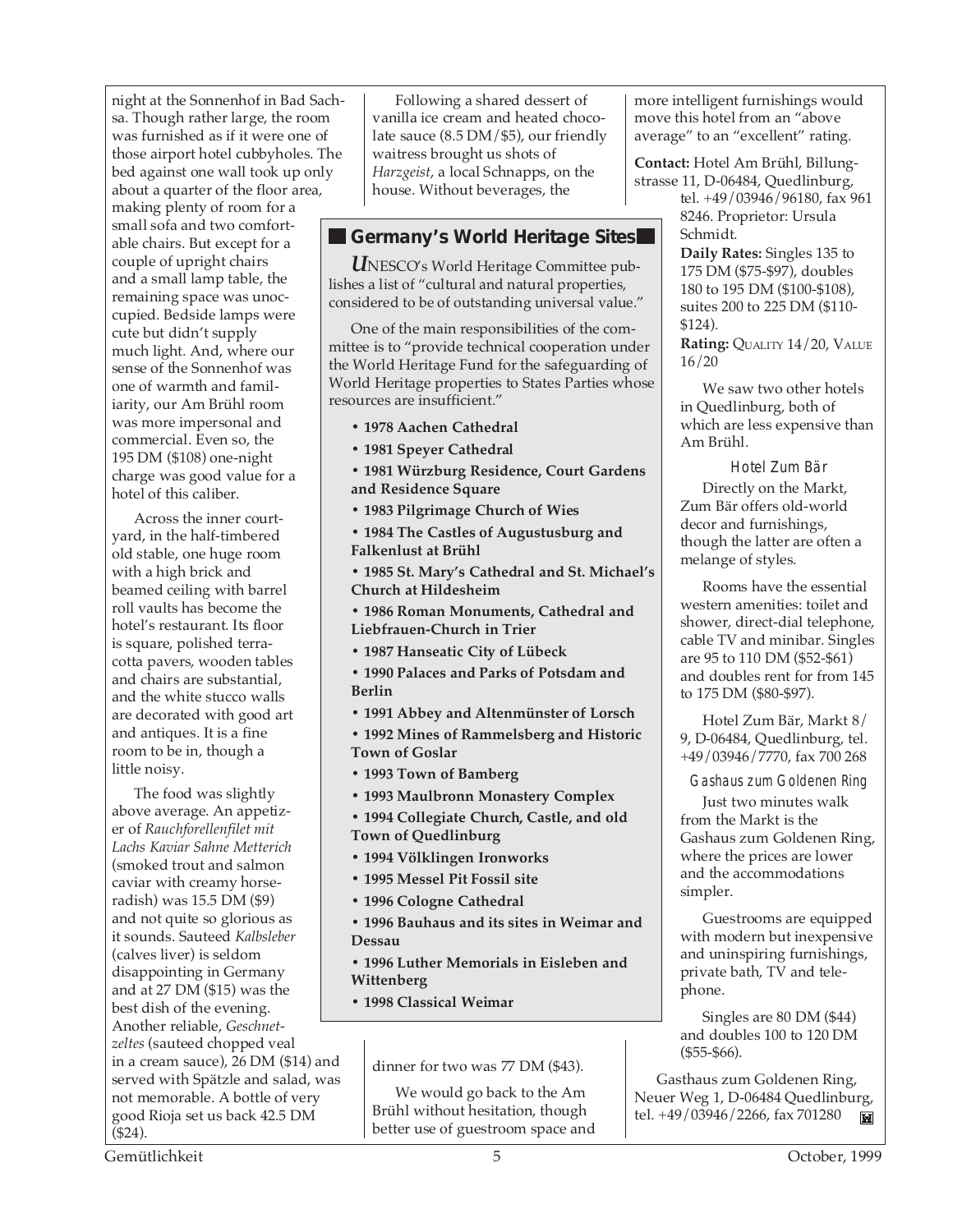#### *ACCOMMODATIONS Continued from page 1*

The hotel's half-board dinner (28 Sfr./\$19) was at best adequate. The first course was a tomato stuffed with bits of *Wurst* and peas in a creamy sauce. Following a trip to the salad bar, came the main course, a single thin porkchop fried crisp on the outside, though still juicy, accompanied by a baked potato with sour cream sauce. Dessert was a canned pear covered with jello chocolate pudding.

We had better food on subsequent nights at the hotels Silberhorn and Schönegg. At the latter, we dined in a pleasant room with scrubbed wood tables on perfectly cooked *Schnitzel* with *Spätzle.* Accompanied by live music, our late evening meal at the Silberhorn consisted of a fine platter of air-dried meat.

At the price — we paid 216 Sfr. (\$146) per night total for a single *and* a double room — the Alpenruhe is still a good Wengen choice, just don't expect an open-arms welcome.

**Contact:** Hotel Alpenruhe, CH-3823, Wengen, tel. +41/033/855 2744, fax 855 2777. Proprietor: Marion Prevost **Daily Rates:** Singles 82 to 104 Sfr. (\$55-\$68), doubles 148 to 208 Sfr. (\$100-\$141). Half board 28 Sfr. (\$19). **Rating:** QUALITY 11/20, VALUE 15/20

Hotel Arlette Zürich, Switzerland You're on Jeopardy. The category is "Swiss Hotels." The answer is "Hotel Arlette. " Your correct response is "where can I find a decent, not-too-expensive hotel near the Zürich railway station?".

Though we'll save such phrases as "charming," "lovingly restored," and "endearing," for a more appropriate time, the Arlette fills the bill as a Zürich stopover in several ways. For travelers not too burdened with luggage, it is within an easy 10 minute walk of the station. All front desk personnel we encountered on a recent stay were friendly and helpful. Guestrooms, though on the small side, are modern, clean and

comfortable. And, of course, the price is right. Midsummer rates are slightly reduced and we paid 195 Sfr. (\$132) for a double and 145 Sfr. (\$98) for one person in a double room.

The only downer is the skimpy breakfast — no buffet and only a pre-wrapped, plasticky-looking cream cheese. An order of scrambled eggs (6 Sfr./\$4), however, was excellent.

**Contact:** Hotel Arlette, Stampfenbachstrasse 26, CH-8001 Zürich, tel. +41/01/252 0032, fax 252 0923

**Daily Rates:** Singles 145 to 195 Sfr. (\$55-\$68), doubles/suites 195 to 450 Sfr. (\$132-\$304).

**Rating:** QUALITY 11/20, VALUE 13/20

Hotel Helvetia Lindau, Germany Put this one in the "find" category. The Helvetia combines charm and comfort with a perfect location. It overlooks Lindau's harbor on the Bodensee and is just three minutes walk from the rail station. Even closer is the boarding dock for the steamers which glide around the lake to several German and Swiss towns, even Bregenz in Austria. EDITOR'<sup>S</sup> CHOICE

The typical guestroom is oversize with a four-poster bed, separate sitting area, walk-in closet with armoire and a bathroom with stall shower and ample counter space.

The Helvetia also has a small indoor swimming pool and a fitness room with steambath and sauna. Its restaurant — which we did not try — extends to an outdoor terrace with lake view.

We paid 190 Sfr. (\$104) for our spacious double room, a bargain considering the hotel's location in the heart of one of Germany's most popular and delightful resorts.

**Contact:** Hotel Helvetia, Seepromenade, D-88131 Lindau, tel. +49/ 08382/91 30, fax 4004. **Daily Rates:** Singles 80 to 175 DM (\$44-\$96), doubles 160 to 290 DM (\$88-\$159). Half-board 33 DM (\$18) **Rating: QUALITY 14/20, VALUE 15/20** 

Hotel Kraft Munich, Germany

Another longtime, moderatelypriced *Gemütlichkeit* recommendation.

Comparing the Kraft to the Arlette in Zürich demonstrates the difference in mid-range hotel prices between these two cities.



Our double at the Arlette was about \$132, good value for Zürich. At the Kraft, where rooms are larger and doubles have a small sitting area with comfortable sofa, we paid \$88.

There are a few minor differences. Breakfast at the Kraft — a buffet —is better. The Arlette, which is closer to the Zürich rail station than the Kraft is to Munich's *Bahnhof*, has been more recently redone, while furnishings at the Kraft are looking a little dated.

Guests are treated with warmth and friendliness by Helga Kraft and her staff.

**Contact:** Hotel Kraft, Schillerstr. 49, D-80336, Munich, tel. +49/089/ 594823-24 fax 5503856. Proprietor: Helga Kraft

**Daily Rates:** Singles 140 to 180 DM (\$77-\$99), doubles 160 to 240 DM (\$88-\$132).

**Rating: QUALITY 13/20, VALUE 15/20** 



#### **Germany Hotel Bargains**

Just returned from an early September 1999 trip to Southern Germany. A few tips: **Hotel Lippmann** (Marktplatz 3, D-56814, tel. +49/02673/1573, fax 1521, doubles to 150 DM/\$82) in Beilstein on Mosel River is the best; **Zum Goldenen Greifen** (Obere Schmiedgasse 5, D-91541, tel. +49/09861/2281, fax 86374, doubles to 135 DM\$74) in Rothenburg (Tauber) is a great value. Both are small medieval family-run hotels offering friendly service, historic locations on townsquares, good restaurants, and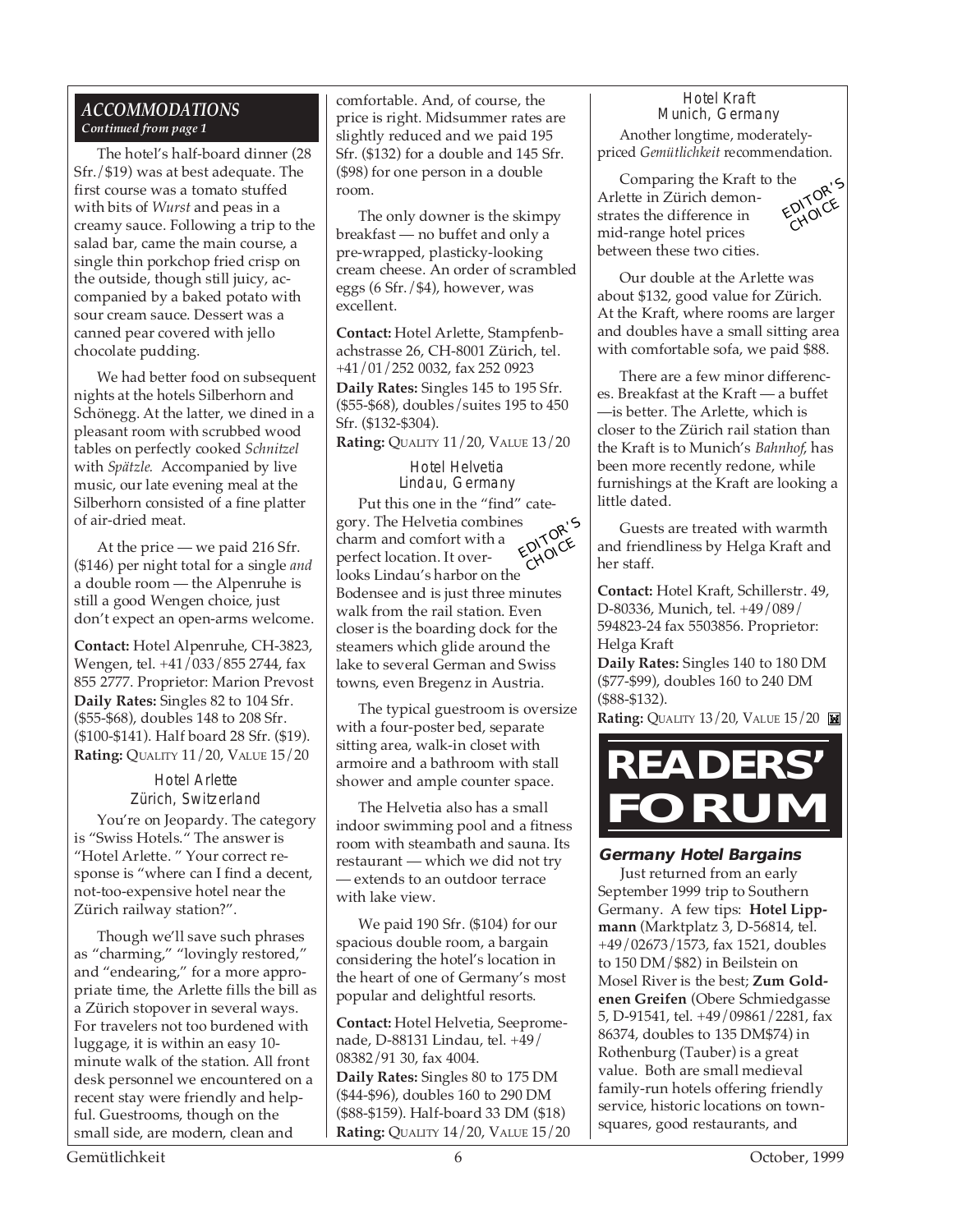#### antiques.

Also, don't forget Internet the airline ticket auction-type site **priceline.com**. We got roundtrip tickets Minneapolis-Frankfurt on **Icelandair** for \$250 each! Had to change planes in Iceland but went smoothly. Gute Reise!

> BRITT H. VIA EMAIL

*(Ed. Note: Our experience with priceline.com is in the September issue.)*

#### **Neuschwanstein Hotel**

My wife and I would like to apprise you of one of our favorite small hotels in Bavaria - the **Gasthof Zur Post** (Münchner Str. 5, D-08362, tel. 49/08362/982155, doubles to 160 DM/\$88) in Schwangau, Germany. This jewel is extremely clean, has Bavarian hospitality, excellent food and been run by the Familie Lindner for many years.

We stay here often when we wish to visit the **Castle Neuschwanstein**. The ONLY drawback for the elderly is the lack of an elevator.

> **JACK MASON** VIA EMAIL

#### **Switzerland Recommendations**

We had a fantastic time in five locations in God's country. I thought I'd give you some of my opinions of the areas we traveled.

Langnau, Switzerland; **Hotel Hirschen**... best food of the entire trip. The hotel is getting a little tired looking, i.e., carpets worn, not as clean as we expected, but the people were terrific. This area of Switzerland does not get the tourists they deserve. I feel that the economy is not as good in the Emmental and that effects the Hirschen and other good inns in the area.

Kandersteg: Enjoyed a wonderful 3-star hotel acting as a 4-star... **Hotel Adler**. Not all rooms, but certainly Number 51 with a 12 x 12 ft. sitting room, large bedroom adjoining, a sunken bathroom with a whirlpool and a large skylight looking at the gorgeous sky and mountains....all for 190 Sfr. (\$128) per night for two....210 Sfr. (\$142) in season.

#### **Ski Prices: Switzerland vs. U.S.**

*The following table, which was supplied by Switzerland Tourism, compares six-day lift ticket prices at major ski resorts. Low transatlantic winter airfares would seem to make Switzerland a financially attractive option for the North American skier.*

| Swiss ski resorts    |                | North American ski resorts |                        |                |  |
|----------------------|----------------|----------------------------|------------------------|----------------|--|
| Zermatt + Cervinia   | 354 Sfr. \$239 |                            | Deer Valley USA        | 498 Sfr. \$336 |  |
| Zermatt              | 296 Sfr. \$200 |                            | Vail USA <b>Wareho</b> | 481 Sfr. \$325 |  |
| Flims/Laax/Falera    | 290 Sfr. \$196 |                            | Aspen USA              | 464 Sfr. \$314 |  |
| Verbier              | 282 Sfr. \$191 |                            | Sun Valley USA         | 430 Sfr. \$291 |  |
| Saas Fee             | 270 Sfr. \$182 |                            | Steamboat USA          | 430 Sfr. \$291 |  |
| Davos                | 265 Sfr. \$179 |                            | Stowe USA              | 422 Sfr. \$285 |  |
| Crans-Montana        | 265 Sfr. \$179 |                            | Mammoth USA            | 413 Sfr. \$279 |  |
| St. Moritz           | 258 Sfr. \$174 |                            | Jackson Hole USA       | 379 Sfr. \$256 |  |
| Grindelwald          | 244 Sfr. \$165 |                            | Park City USA          | 371 Sfr. \$251 |  |
| Portes du Soleil     | 233 Sfr. \$157 |                            | Crested Butte USA      | 363 Sfr. \$245 |  |
| Gstaad               | 233 Sfr. \$157 |                            | Breckenridge USA       | 363 Sfr. \$245 |  |
| Lenzerheide/Valbella | 229 Sfr. \$155 |                            | Squaw Valley USA       | 346 Sfr. \$234 |  |
| Arosa                | 228 Sfr. \$154 |                            | Copper USA             | 337 Sfr. \$228 |  |
| Engelberg            | 214 Sfr. \$145 |                            | Snowbird USA           | 329 Sfr. \$222 |  |
| <b>Villars</b>       | 210 Sfr. \$142 |                            | Taos USA               | 329 Sfr. \$222 |  |
| Adelboden            | 204 Sfr. \$138 |                            | <b>Whistler CAN</b>    | 315 Sfr. \$213 |  |

**Hotel Excelsior**, Zermatt. A very pleasant room looking at the Matterhorn from our balcony over the steeple of the town's little church. Excellent food, especially the fixedprice menu.....210 Sfr. (\$142) per night for two. A must is to go up to Gornergrat on a sunny day, outstanding and unbelievable.

Zermatt to Appenzell ....what a beautiful and long drive. We stayed at the **Appenzell Hotel** which was most *gemütlich* and had wonderful food...The manager was a gem... Two days in the Appenzell and I wanted to stay forever. We traveled the backroads to every little town in the area. The vistas were gorgeous as were the little towns and the people who put up with my poor try at speaking their language.

The last three days were spent in Zürich seeing the sights. We stayed at the **Hotel Adler** on Rosengasse directly off the quai. Not very "gemut," however, the people were gracious, the fondue in their restaurant was tops and we were in walking distance of everything for 210 Sfr. (\$142) per night for two persons. By the way, they won the toilet paper challenge of all the hotels. All in all, a very good place to stay in Zürich for a reasonable price.

We flew **American Airlines** from Columbus, Ohio, for \$485 per round trip through the AAActive over 62 program . Its costs to join, but is for a year and you may take anyone along for the same price.



■ The lower Engadine is a rather remote, but beautiful region in southeastern Switzerland. In winter, access by road is difficult and costly to maintain due to heavy snowfall. Now there is a better, faster way. Nearly seven years in the construction, the **Vereina Tunnel** opens November 19. For travelers coming from the north, it connects Klosters (east of Chur) with Lavin (just north of Zernez) and avoids the Flüela Pass. The car-train schedule is every 30 minutes from Selfranga from the north and from Sagliains in the south. Travel time will be 18 minutes and, depending on the season, the price will be 27 to 40 Sfr. (\$18-\$27).

*Continued on page 8…* ■ **KD River Cruises of Europe** offers an early-booking discount of